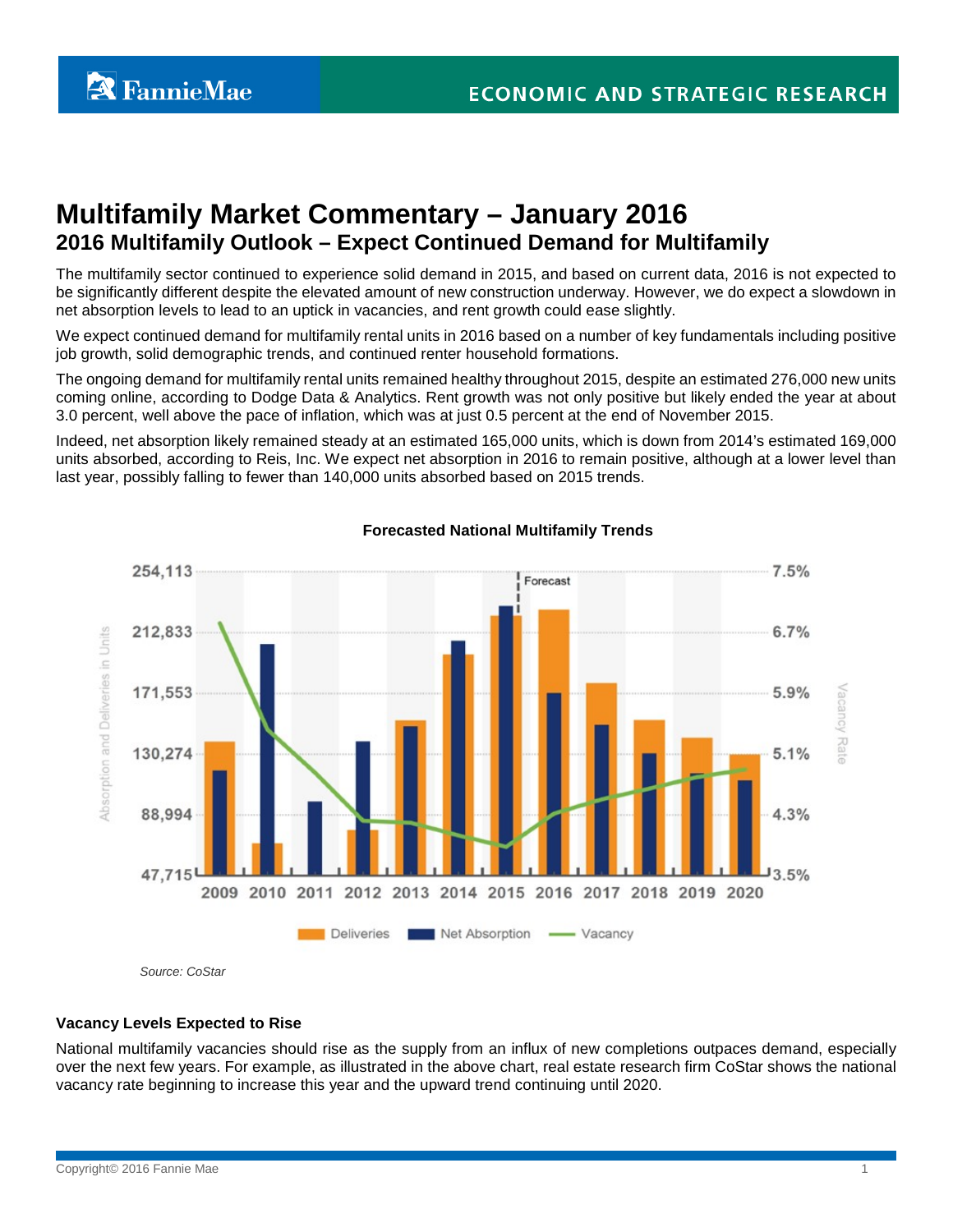The Fannie Mae Multifamily Economic and Market Research team also believes that the national vacancy rate is likely to rise, but to 5.25 percent sometime during the first half of 2016 and climb further, perhaps to 5.5 percent, by the end of the year.

## **Multifamily Construction Surging – All in the Same Places**

As seen in the chart below, the amount of new multifamily construction has been increasing rapidly, especially over the past few years.

According to the Dodge Data & Analytics Pipeline, which distinguishes between apartment and condo units, there were around 276,000 apartment unit completions in 2015, with another 500,000 units underway, of which about 384,000 are expected to come online in 2016.



## **Estimated Multifamily New Construction**

*Source: Dodge Data & Analytics/CBRE-EA*

At a national level, the addition of that amount of new multifamily units to the existing stock is not unreasonable. Moody's Analytics expects to see job growth of 1.9 percent in 2016, or the addition of 2.6 million new jobs. That amount of job growth could suggest multifamily rental demand closer to 520,000 units, but we believe that amount of absorption is not likely to happen because most of the new supply is located in only about 12 metros, and most of that is further concentrated in certain submarkets. This year's job growth and accompanying demand is not expected to be concentrated in just those 12 metros, which is why we expect supply to outpace demand.

# **Rent Growth Expected to Ease Slightly**

Rent growth has been exceptionally strong since 2011 and has remained in the 3.0 percent range over the past two years, only starting to slow down slightly in 2014. Rent growth is expected to be positive once again in 2016, but it is expected to ease slightly into the 2.5 to 3.0 percent range, down slightly from 2015.

As seen in the chart below, multifamily concessions for all property classes remain at very low levels, which suggests that supply and demand have been out of balance for a while now. With the advent of new supply, concession rates should return to more normalized levels and to even higher levels in those metros with concentrated supply.

*Note: Pipeline data is not an actual forecast of activity, it is a monitor of activity reported on to-date. As more projects are planned and tracked, figures in future periods might go up.*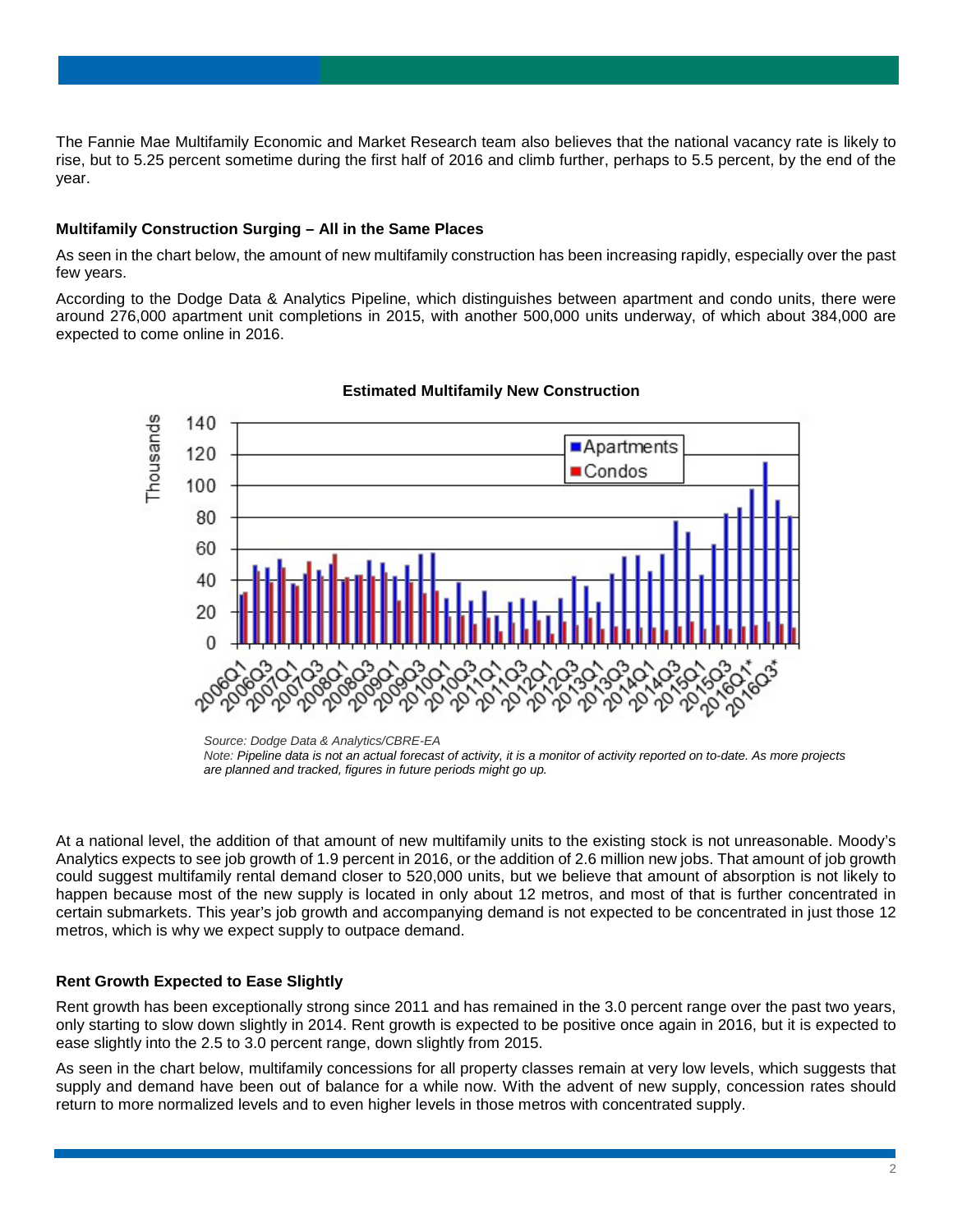

*Source: Axiometrics*

# **Job Growth Forecasts Mixed Depending Upon Metro**

Although all of the nation's major metros are expected to see positive job growth this year, not all of them are expected to experience the same level of employment growth, as illustrated in the two charts below. Although Moody's Analytics' baseline 2016 forecast is for a national employment growth rate of 1.9 percent, a number of metros are not expected to come close to the national estimate, including **Baltimore**, **Houston**, **Boston**, and even **New York** and **Washington, DC**.



#### *Source: Moody's Analytics*

Fortunately, for some of the metros with the lowest projected employment growth in 2016, such as **Providence, Milwaukee**, and even **Pittsburgh**, there isn't a large amount of new multifamily supply on the horizon. Others, however, such as **Baltimore** with more than 6,300 units underway, or even more concerning, **Houston** with nearly 20,000 units underway, are likely to see diminished rent growth, particularly in certain submarkets, over the next 12 to 24 months.

Metros with high employment growth, as seen above, are poised to fare better. Some Florida metros, including **Orlando**, **Miami**, and **Jacksonville**, are expected to far surpass national average job growth. Dallas, one of the Texas metros not dependent upon the oil and gas sector, is expected to see about 3.0 percent job growth from expansion in its professional services, healthcare, and transportation sectors. **Phoenix** is poised to see the best job growth in the nation this year, at 4.2 percent, thanks to growth in its professional services, healthcare, and tourism sectors.

#### 3